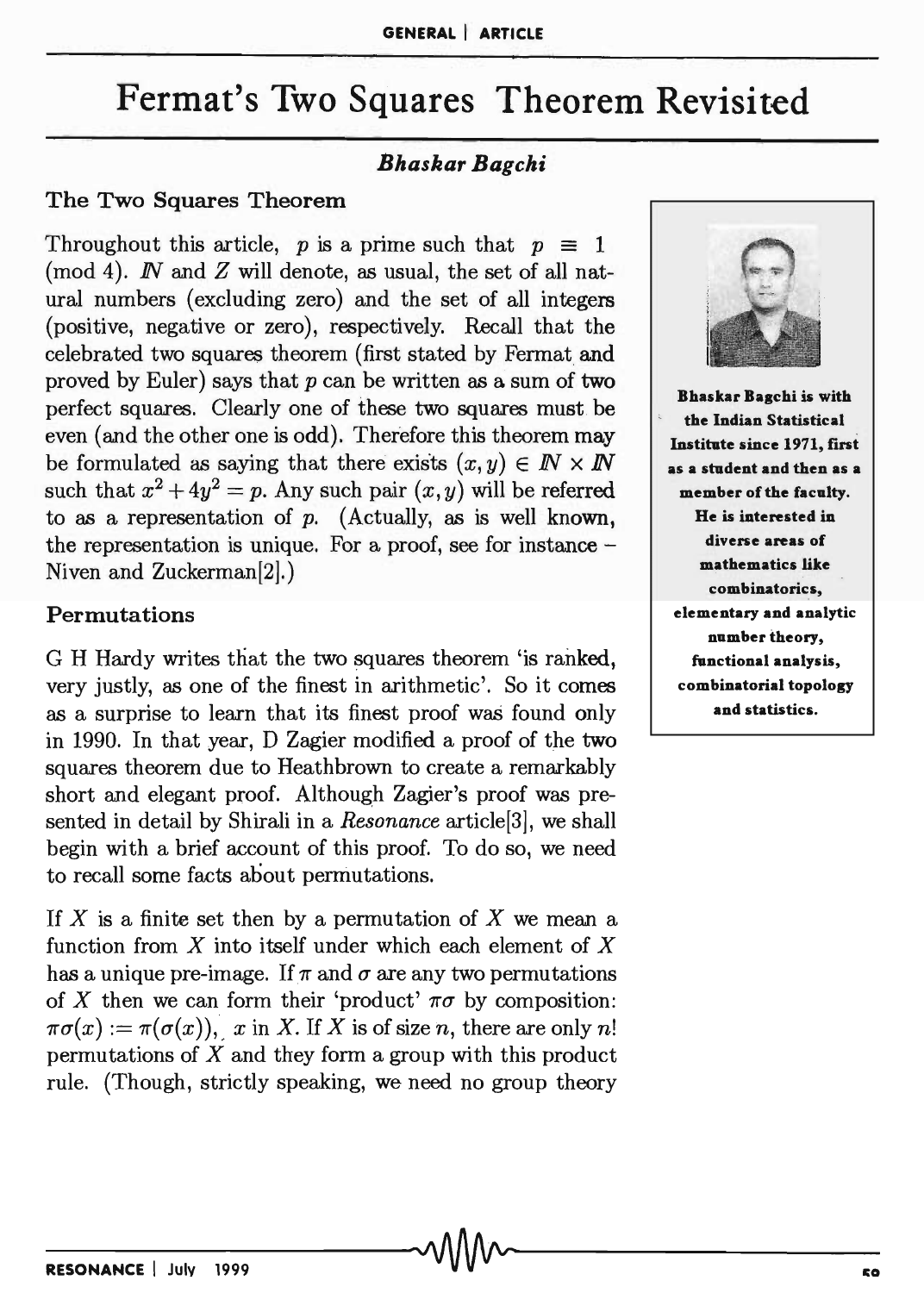for this article, familiarity with the elements of this theory will still be useful.) Since we have defined the product of any two permutations, in particular we can form the powers  $\pi = \pi^1, \pi^2$ . of any given permutation  $\pi$ . Since there are only finitely many distinct permutations of  $X$ , some two of the powers of  $\pi$  must actually be equal. By cancellation, it follows that there must exist a natural number  $m$  such that  $\pi^m$  is the identity permutation id fixing all elements of X. The smallest such number is called the order of  $\pi$ . A permutation of order two is called an *involution.* 

Any permutation  $\pi$  of X breaks up ('partitions') X into one or more parts such that two elements x and *y* of X are in the same part if and only if some power of  $\pi$  takes  $x$  to  $y$ . These parts are called the *orbits* of  $\pi$ . The singleton orbits are just the fixed points of  $\pi$ . A permutation of X is said to be transitive on  $X$  if it has only one orbit (namely the whole of  $X$ ).

It is easy to convince oneself that the size of any orbit of a permutation divides the order of the permutation. In particular, if the permutation  $\pi$  has prime order *q* then (as 1 and *q* are the only divisors of *q)* each orbit is either a fixed point or has size *q*. It follows that, in this case, the number of fixed points of  $\pi$  is congruent modulo *q* to the size *n* of X. Hence  $\pi$  has a fixed point if n is not a multiple of q. As a special case  $(q = 2)$  of this observation we see that an involution of X has a fixed point in X if X is an odd set (i.e., the number of elements of  $X$  is odd). This is the key fact which makes Zagier's proof (and its constructive versions presented here) work.

## Zagier's Proof

Now we come to Zagier's proof. Let S denote the subset of  $$ 

$$
S = \{(x, y, z) \in \mathbb{N} \times \mathbb{N} \times \mathbb{N} : x^2 + 4yz = p\}.
$$

Clearly S is a finite set. Zagier defines two involutions  $\alpha$ and  $\beta$  of  $S$  by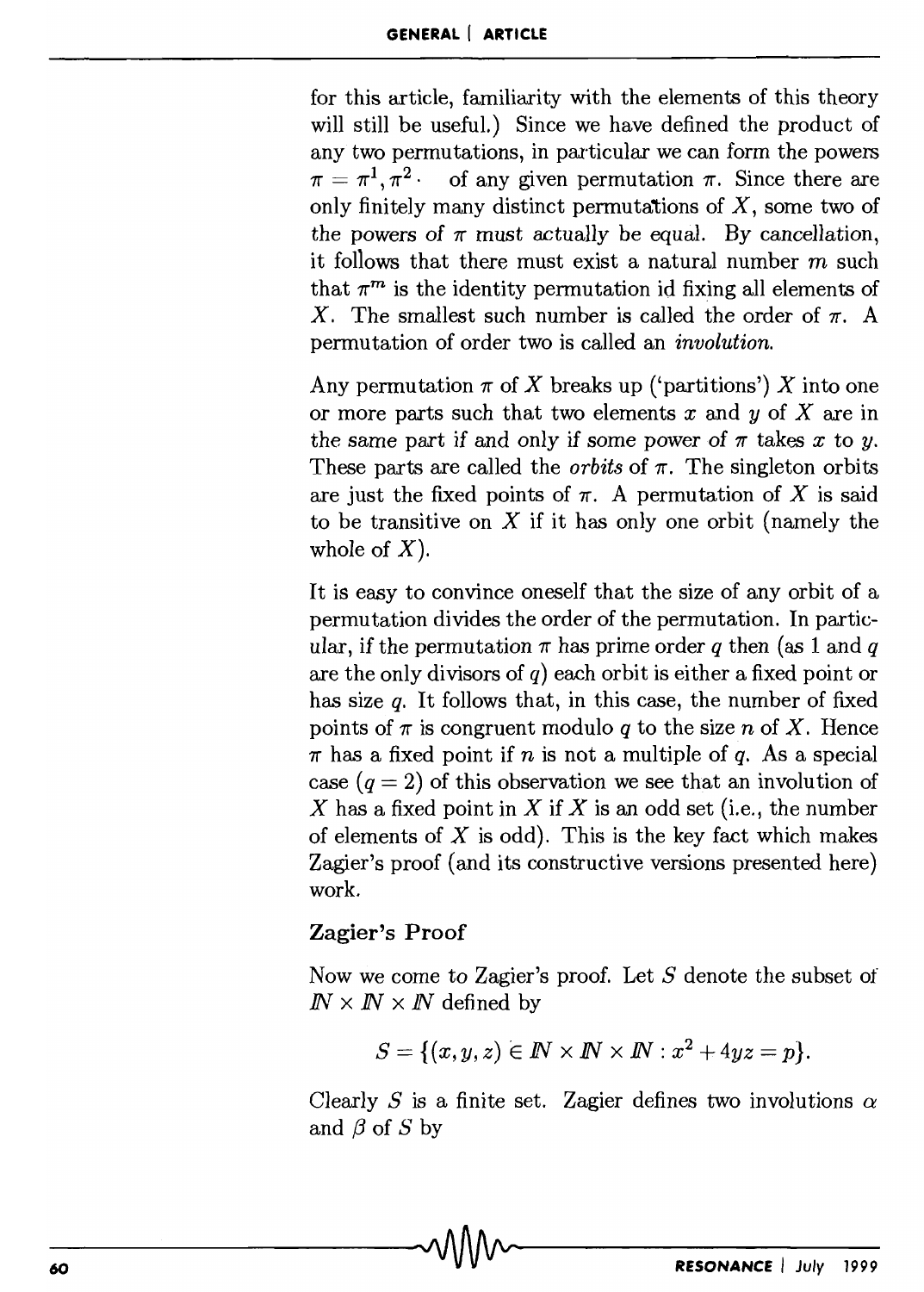$$
\alpha(x, y, z) = \begin{cases}\n(x + 2z, z, y - x - z) & \text{if } x < y - z, \\
(2y - x, y, x + z - y) & \text{if } y - z < x < 2y, \\
(x - 2y, x + z - y, y) & \text{if } x > 2y.\n\end{cases}
$$
\n
$$
\beta(x, y, z) = (x, z, y).
$$

The involution  $\alpha$  of the finite set S has a unique fixed point (namely  $(1,1,\frac{p-1}{4})$ ). It follows that *S* is an odd set. Therefore, the involution  $\beta$  of the odd set  $S$  must have an odd number (hence at least one) of fixed points in *S*. But  $(x, y) \mapsto$  $(x, y, y)$  is a bijection of the set of representations of p onto the set of fixed points of  $\beta$ . Hence p has at least one representation (as a sum of two squares). This completes Zagier's proof of the two squares theorem.

#### **Shirali's Conjecture**

Zagier notes in his paper that his proof 'is not constructive: it does not give a method to actually find the representation of p as a sum of two squares'. Perhaps provoked by this statement, S A Shirali gave a conjectural way to 'constructivize' this proof. Shirali's conjecture may be phrased as follows. Define a finite subset  $\widehat{S}$  of  $Z \times IN \times IN$  by

$$
\widehat{S} = \{ (x,y,z) \in Z \times I\!\!N \times I\!\!N : x+y > z \text{ and } x^2 + 4yz = p \}.
$$

Define a function  $\hat{\gamma}$ :  $\hat{S} \rightarrow \hat{S}$  by

$$
\hat{\gamma}(x,y,z)=\left\{\begin{matrix} (x+2z,y-x-z,z) & \text{if } x+z < y, \\ (2y-x,x+z-y,y) & \text{if } x+z > y. \end{matrix}\right.
$$

Then Shirali conjectures that the orbit of the point  $(1, \frac{p-1}{4}, 1)$ under  $\hat{\gamma}$  contains a point of the form  $(x, y, y)$ . That is, to obtain a point  $(x, y, y) \in \widehat{S}$  (and hence a square plus square representation of p), begin with the point  $(1, \frac{p-1}{4}, 1)$  and look at the successive iterates (powers) of  $\hat{\gamma}$  on this point until a point  $(x, y, y)$  is obtained.

(Actually, Shirali defines his function on the (infinite) set of all points  $(x, y, z)$  in  $Z \times Z \times Z$  satisfying  $x^2 + 4yz = p$ , and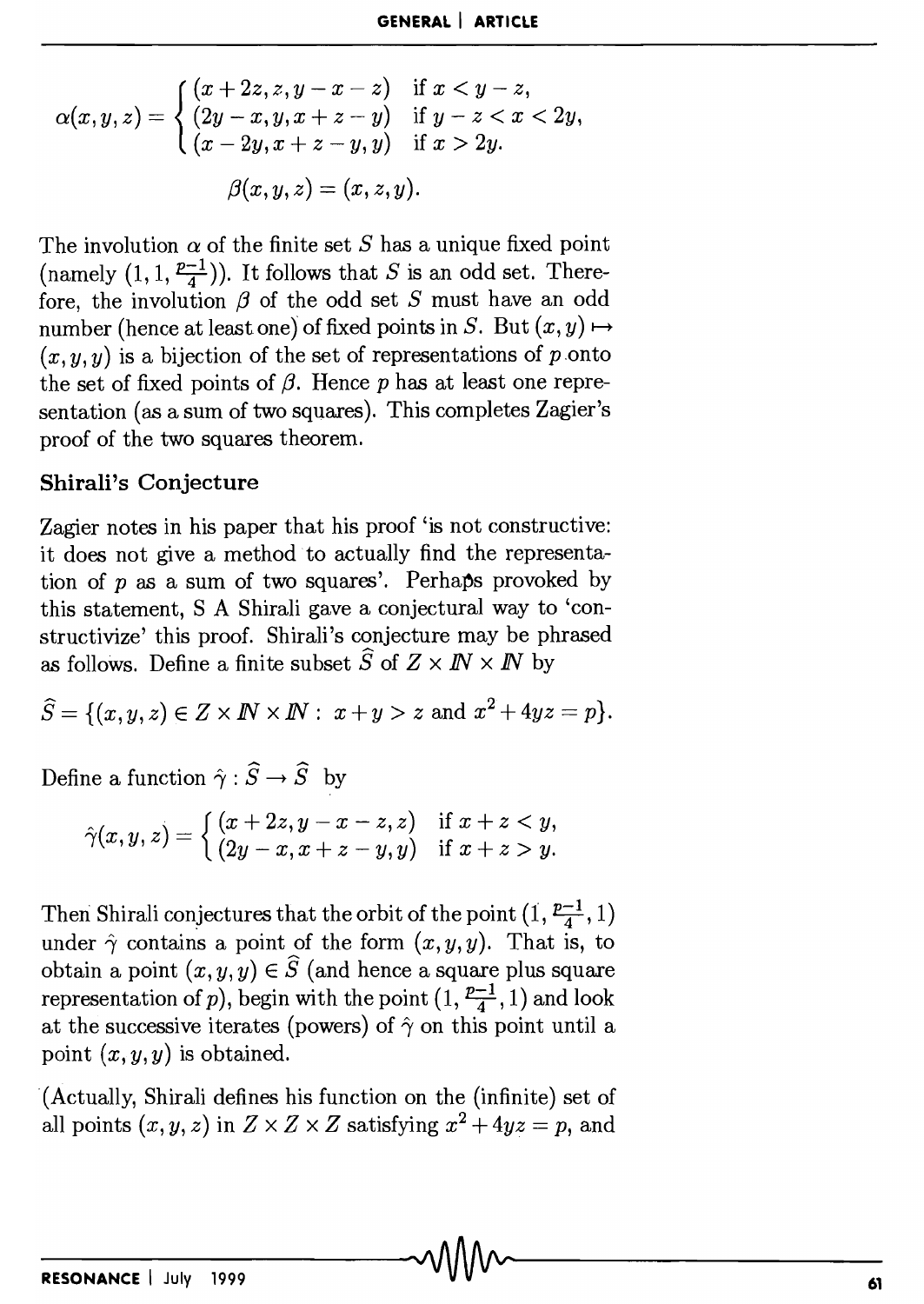proposes to begin with the  $\alpha$ -fixed point  $(1, 1, \frac{p-1}{4})$ . However, we observed that this function fixes the finite subset  $\widehat{S}$  introduced above and on this subset it restricts to  $\hat{\gamma}$  as defined. Though the  $\alpha$ -fixed point itself does not belong to this subset, its image under Shirali's original function is  $(1, \frac{p-1}{4}, 1)$ , which does belong. Therefore our formulation of the conjecture is entirely equivalent to Shirali's original formulation. )

#### A Constructive Version of Zagier's Proof

Notice that the function  $\hat{\gamma}$  is a 'perturbation' of the permutation  $\gamma := \alpha \beta$  of *S* obtained by composing Zagier's involutions  $\alpha$  and  $\beta$ . So it is natural to ask if Shirali's conjecture is valid with  $\hat{\gamma}$  replaced by  $\gamma$ . In the following theorem, we show that this modified conjecture is indeed correct. Note that we now stay within the set  $S$ , and this is closer to  $\mathbb{Z}$ agier's original proof.

**Theorem.** Let k denote the size of the orbit T under  $\gamma$ :=  $\alpha$ <sup>3</sup> which contains the  $\alpha$ -fixed point a. Then k is odd; T con*tains a unique {3-fixed point b and it is given by the formula*   $b = \gamma^{(k-1)/2}(a)$ . In fact, the orbit T satisfies the symmetry *relation*  $\gamma^{k-1-n}(a) = \beta(\gamma^n(a))$  *for*  $0 \le n \le k - 1$ .

Thus, to obtain a  $\beta$ -fixed point  $(x, y, y)$  (and hence a representation  $p = x^2 + (2y)^2$ , begin with the  $\alpha$ -fixed point and iterate  $\alpha\beta$  on it; in a finite number of steps you will reach a  $\beta$ -fixed point. This theorem shows that exactly half of the orbit has to be traversed before this point is reached; and the remaining half of the orbit may be found (in reverse order) simply by applying  $\beta$  to the first half.

## Proof of the Theorem

Since  $\alpha$  and  $\beta$  are involutions,  $\alpha$  'normalises'  $\gamma$ :  $\alpha \gamma \alpha^{-1} =$  $\beta \alpha = \gamma^{-1}$ . Therefore  $\alpha$  maps the orbits of  $\gamma$  to orbits of  $\gamma$ . (To see this, let  $s_1$  and  $s_2$  be two points from a common  $\gamma$ -orbit. By definition, this means that there is an integer  $\ell$  such that  $\gamma(\ell(s_1)) = s_2$ . Then  $\alpha(s_2) = \alpha \gamma(\ell(s_1)) =$  $\alpha \gamma^{\ell} \alpha^{-1}(\alpha(s_1)) = \gamma^{-\ell}(\alpha(s_1)).$  Thus, whenever  $s_1, s_2$  in *S* are from a common  $\gamma$ -orbit,  $\alpha(s_1)$  and  $\alpha(s_2)$  are also in a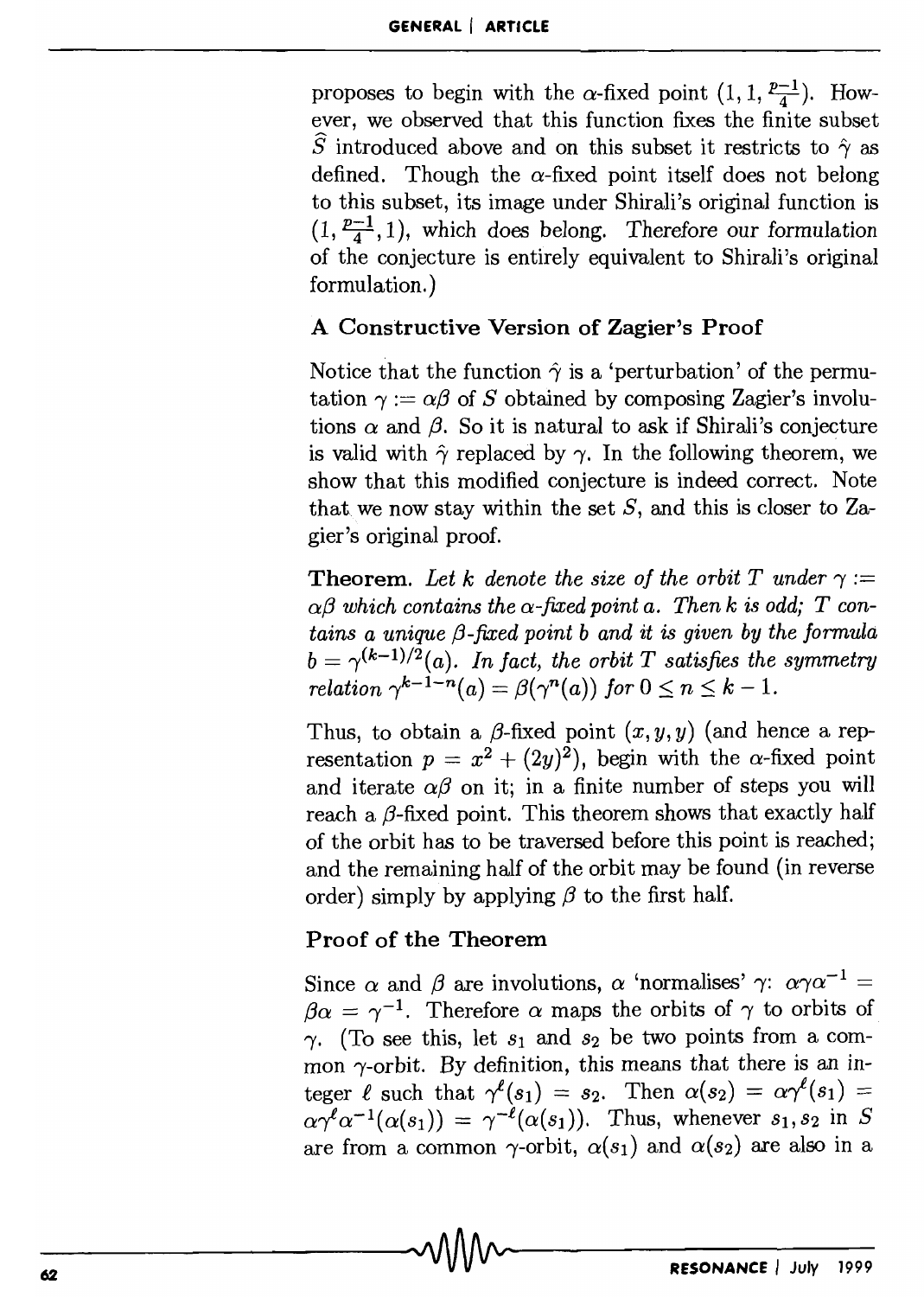common  $\gamma$ -orbit. So the image under  $\alpha$  of any  $\gamma$ -orbit is again a  $\gamma$ -orbit.) In particular, if *T* is the orbit under  $\gamma$ which contains the fixed point *a* of  $\alpha$ , then  $\alpha(T)$  is an orbit which meets the orbit  $T$  in this fixed point, hence we must have  $\alpha(T) = T$  Since the restriction of  $\alpha$  to T is an involution of  $T$  with a unique fixed point, it follows as before that *T* is an odd set. Since both  $\alpha$  and  $\gamma$  fix *T*, so does  $\beta = \alpha \gamma$ . Thus (the restriction to *T* of)  $\beta$  is an involution of the odd set T and hence  $\beta$  must have a fixed point b in T So there is an  $\ell$ ,  $0 \leq \ell \leq k-1$ , such that  $b = \gamma^{\ell}(a)$  is fixed by  $\beta$ . To prove the uniqueness of this fixed point, it suffices to show that  $k = 2\ell + 1$  is forced on us.

For  $m \in \mathbb{Z}$ , we have  $\beta(\gamma^m(b)) = \beta \gamma^m \beta^{-1}(\beta(b)) = \gamma^{-m}(b)$ . Substituting  $\gamma^{\ell}(a)$  for *b*, we find that the orbit *T* has a two fold symmetry around its  $\ell$ th term:

$$
\gamma^{\ell+m}(a)=\beta(\gamma^{\ell-m}(a))\;\;\forall m\in Z.
$$

In particular, taking  $m = \ell + 1$  in this identity, we get  $\gamma^{2\ell+1}(a) = \beta \gamma^{-1}(a) = \beta^2 \alpha(a) = \alpha(a) = a$ . From the definition of k one sees that an integer h satisfies  $\gamma^h(a) = a$  iff h is an integral multiple of k. Since  $h = 2\ell + 1$  satisfies this condition,  $2\ell + 1$  is a multiple of k. Since  $1 \leq 2\ell + 1 < 2k$ , this forces  $2\ell + 1 = k$ . Finally, substituting  $\ell = \frac{k-1}{2}, m = \frac{k-1}{2} - n$ in the displayed identity, we get the last assertion of the the- $\Box$ 

## **Shirali's Conjecture Vindicated**

Define the involutions  $\hat{\alpha}$  and  $\hat{\beta}$  of the finite set  $\hat{S}$  as follows.

$$
\hat{\alpha}(x, y, z) = (2z - x, x + y - z, z),
$$

$$
\hat{\beta}(x, y, z) = \begin{cases} (-x, y, z) & \text{if } x + z < y, \\ (x, z, y) & \text{if } x + z > y. \end{cases}
$$

One readily verifies that (i) these are indeed involutions of  $\hat{S}$ , (ii)  $\hat{\alpha}$  has a unique fixed point, namely  $\hat{a} := (1, \frac{p-1}{4}, 1)$ , and  $(x, y) \mapsto (x, y, y)$  is a bijection from the representations of p onto the fixed points of  $\hat{\beta}$ . Thus, in Zagier's proof, one may replace  $\alpha$ ,  $\beta$ , *S* by  $\hat{\alpha}$ ,  $\hat{\beta}$ , *S*, respectively. Finally,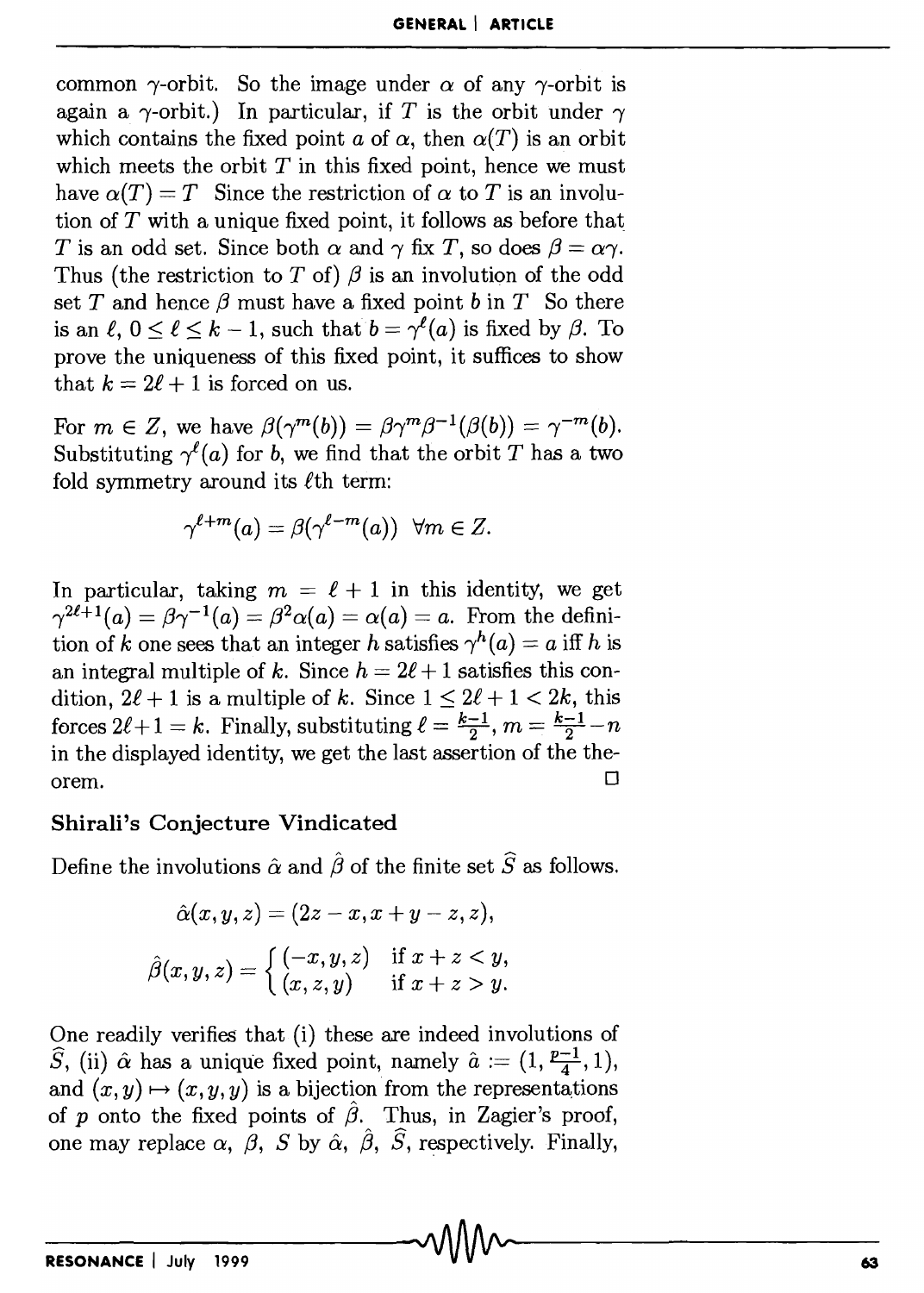Shirali's function  $\hat{\gamma}$  is related to these involutions by  $\hat{\gamma}$  =  $\hat{\alpha}\hat{\beta}$ . Therefore the indicated substitutions in the proof of the above theorem yields a 'hatted' version of the theorem. In particular, this proves Shirali's conjecture;

## Uniqueness of the Square Plus Square Representation of p

Aside from being non-constructive, Zagier's proof has another shortcoming. As already mentioned, the prime  $p$  has a unique representation as a sum of two squares. Or, what amounts to the same thing,  $\beta$  also has a unique fixed point in *S.* But this does not emerge from Zagier's proof (or from its constructive variations given above). We are unable to remedy this defect. Notice, however, that in view of the uniqueness assertion in the above theorem, it would suffice to show that  $\gamma$  acts transitively on *S*. (For, this would mean that  $T = S$ , and we know that  $\beta$  has a unique fixed point in  $T$ .) Computations by hand show that this is indeed correct for the primes below hundred. One might therefore be tempted to conjecture that, generally,  $\gamma$  acts transitively on *S.* If correct, this would provide a neat explanation for the uniqueness of the  $\beta$ -fixed point. Unfortunately this conjecture is incorrect. Its validity for small primes turns out to be yet another instance of the 'strong law of small numbers'. (If you have never heard of this law then you are urged to take a look at the beautiful article by  $Guy[1]$ .

We see this as follows.

For each fixed  $x$ , the number of points in  $S$  with the given first co-ordinate equals  $d(\frac{p-x^2}{4})$ . Therefore we have the formula

$$
\#(S)=\sum_x d(\frac{p-x^2}{4}),
$$

where the sum is over all odd numbers  $x$  in the range  $1 \le$  $x < \sqrt{p}$ . (Here  $d(\cdot)$  is the usual divisor function : for  $n \in \mathbb{N}$ ,  $d(n)$  is the number of divisors of n including 1 and n.)

Let p be of the form  $k^2 + 4$  (for an odd number k). Then in the iterates under  $\gamma$  of the point  $a = (1, 1, \frac{p-1}{4})$ , the first

 $\sim$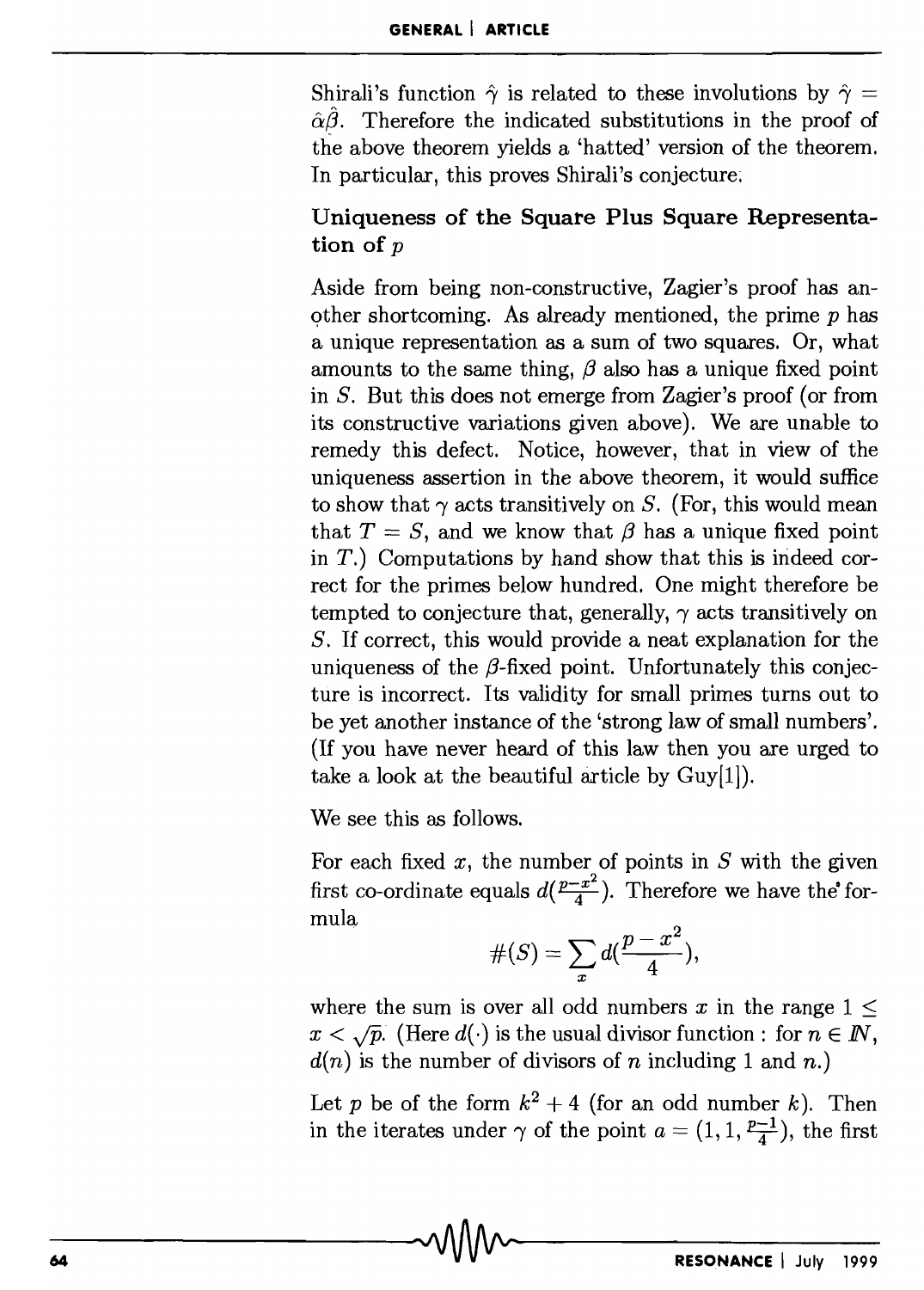co-ordinate increases in steps of 2 until the point  $b = (k, 1, 1)$ is reached, then it decreases in steps of 2 until we reach the end point  $(1, \frac{p-1}{4}, 1)$  of the orbit. This shows that in this case, the size  $\vec{k}$  of the orbit *T* is related to the prime p by  $p=k^2+4$ . Also, the sum in the formula for  $\#(S)$  given above has  $(k + 1)/2$  terms of which one term equals 1 while the remaining  $(k-1)/2$  terms are  $\geq 2$ . Since  $d(n) = 2$  iff n is a prime, it follows that *for a prime of the form*  $p = k^2 + 4$ ,  $\gamma$  *is transitive on S (i.e., k = #(S)) iff*  $(p-x^2)/4$  *is a prime for all odd numbers x in the range*  $1 \leq x \leq k$ . This shows, for instance, that we do not have transitivity for  $p = 229$ .

# Inefficiency of the Algorithm

Clearly, the  $\alpha$ - $\beta$  algorithm needs at most  $\frac{1}{2}$ #(S) steps. Since  $d(n) = O(n^{\epsilon})$  and the formula for  $\#(S)$  has  $O(p^{\frac{1}{2}})$  terms in it, the number of necessary iterations is  $O(p^{\frac{1}{2}+\epsilon})$ . The example of primes of the form square plus four (presumably there are infinitely many such primes) shows that this estimate is close to best possible. In [4], Wagon describes known algorithms whose complexity is polynomial in  $\log p$ , and the  $\alpha$ - $\beta$ algorithm compares very unfavourably. But it may be that we have looked at the worst case, and for some large class of primes its performance is much better. More over, it may be possible to significantly improve on the performance of the algorithm as follows. The set  $S$  can be partitioned into three parts on each of which  $\gamma$  is linear (the permutation  $\hat{\gamma}$  is even better in this respect: we have a partition of  $\hat{S}$ into two parts on each of which  $\hat{\gamma}$  is linear.). The runs of iteration during which the iterates stay in the same piece of S may easily be combined into a single step.

## A Combinatorial Lemma

The perceptive reader may have suspected by now that the theorem presented above does not have much to do with primes or their representations by squares. This is indeed correct, and the theorem is a manifestation of a combinatorial phenomenon. Namely, we have:

Lemma. For any two involutions  $\alpha$  and  $\beta$  of a finite set S,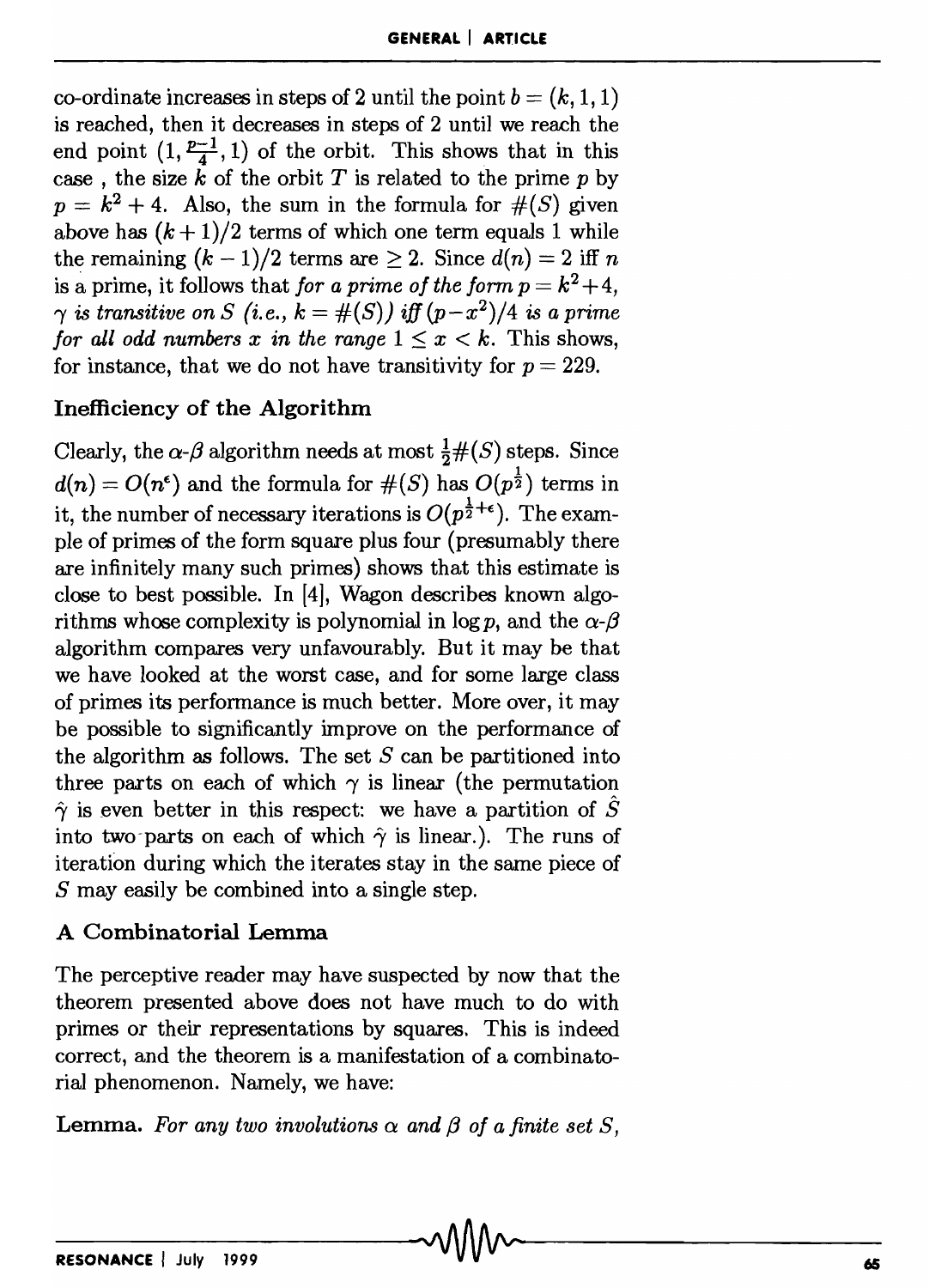For more about Fermat. and the celebrated Fermat's last theorem, see *Resonance,* January 1996 and the Book Reviews section of *Resonance,* March 1999. *there are only three possibilities for any*  $\alpha\beta$ *-orbit: (i) neither involution has a fixed point in the orbit, or (ii) each of them has a unique fixed point in the orbit, or (iii) one of them has two fixed points in the orbit while the other has none.* 

At first glance, this statement may look very strange. (For readers with a reasonable amount of familiarity with groups and group actions, here is a hint for a group theoretic proof of this lemma: think of the group of isometries of a regular polygon.) But here is an elementary ('graph theoretic') proof.

Let  $\gamma = \alpha \beta$ . Fix a  $\gamma$ -orbit *T* If neither  $\alpha$  nor  $\beta$  has a fixed point in  $T$  then there is nothing to prove: we are in case (i) of the lemma. So assume that one of these two involutions has at least one fixed point. Then, arguing as in the proof of the above theorem, one sees that *T* is fixed by both  $\alpha$  and *f3.* Thus *T* is a union of  $\alpha$ -orbits as well as of  $\beta$ -orbits. If  $T$  is a singleton then we are in case (ii) and again there is nothing to prove. So we may assume that  $T$  has at least two elements. Hence no element of T is fixed by  $\gamma$ .

Now consider the graph *G* defined as follows. The vertices of *G* are the elements of *T* Two distinct elements *x, y* of *T* are joined by an edge in *G* if (and only if)  $y = \alpha(x)$  or  $y = \beta(x)$  (i.e., if  $\{x, y\}$  is an orbit of one of the involutions). Clearly this is an undirected graph. Note that, for each *x*  in T,  $\alpha(x)$  and  $\beta(x)$  are distinct elements of T - or else x would be fixed by  $\gamma$ , contrary to our assumption. It follows that each vertex  $x$  is of degree 1 or 2 in  $G$  (i.e.,  $x$  is joined to one or two vertices) – according as x is or is not fixed by one (and only one) of the two involutions. Since we have assumed that at least one of them has a fixed point in *T,* it follows that *G* has at least one vertex of degree one. Also, since  $\gamma = \alpha \beta$  is transitive on *T* (*T* is a  $\gamma$ -orbit!), it follows that  $G$  is connected. Now, here is the punch line: the only connected graphs with all vertices of degree  $\leq 2$  and at least one vertex of degree 1 are the paths. Hence  $G$  is a path. So *G* has exactly two vertices of degree 1 (the two ends of the path) and hence we are in case (ii) or (iii). This proves the lemma. (Exercise: Continue this argument to see that